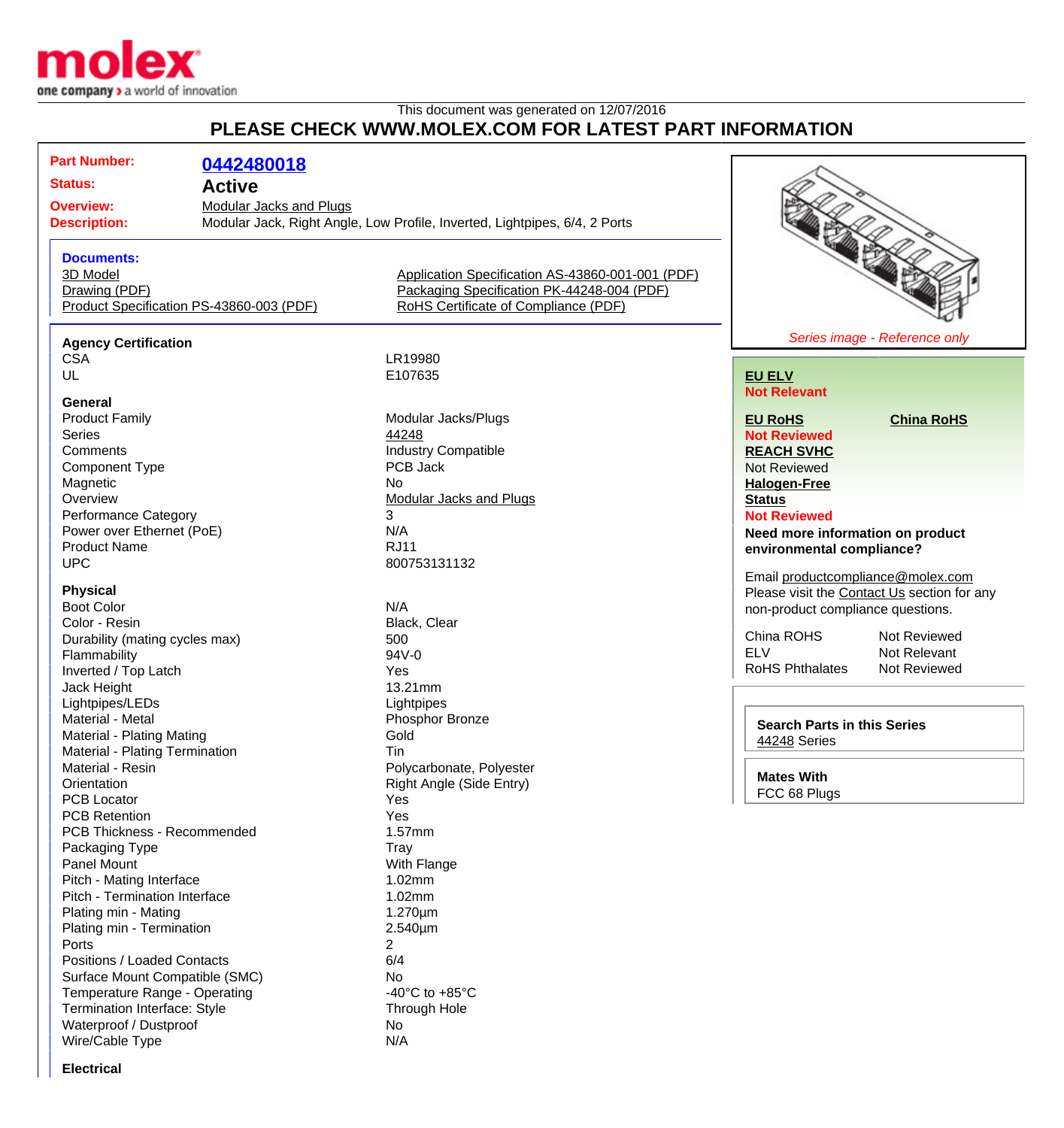| Current - Maximum per Contact<br>Grounding to PCB<br>Shielded<br>Voltage - Maximum | 1.5A<br>No.<br>No<br>150V AC (RMS) |
|------------------------------------------------------------------------------------|------------------------------------|
| <b>Solder Process Data</b>                                                         |                                    |
| Duration at Max. Process Temperature (seconds)                                     | 005                                |
| Lead-freeProcess Capability                                                        | <b>WAVE</b>                        |
| Max. Cycles at Max. Process Temperature                                            | 001                                |
| Process Temperature max. C                                                         | 260                                |
| <b>Material Info</b>                                                               |                                    |
| <b>Reference - Drawing Numbers</b>                                                 |                                    |
| <b>Application Specification</b>                                                   | AS-43860-001-001                   |
| Packaging Specification                                                            | PK-44248-004                       |
| <b>Product Specification</b>                                                       | PS-43860-003                       |

## This document was generated on 12/07/2016 **PLEASE CHECK WWW.MOLEX.COM FOR LATEST PART INFORMATION**